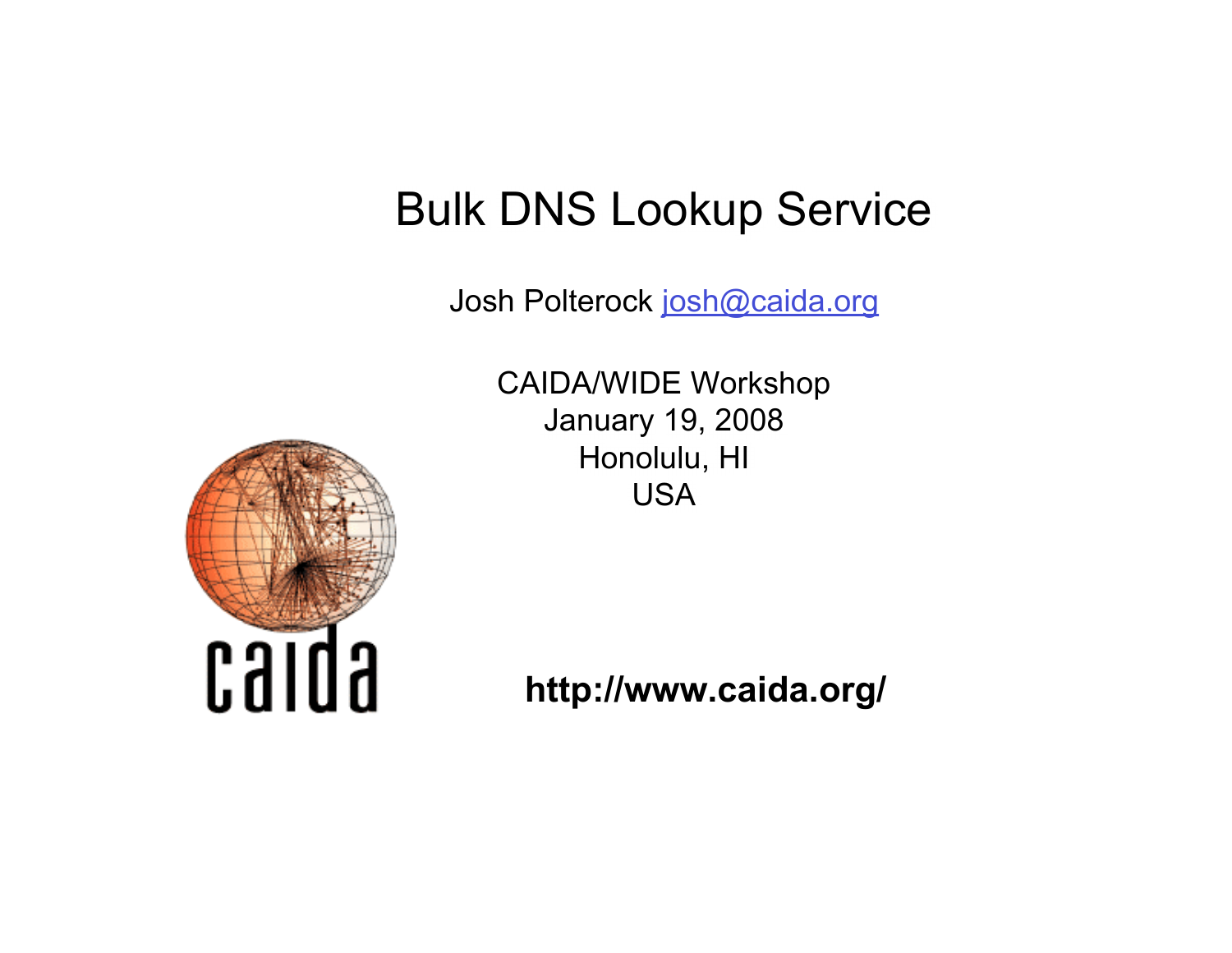

- Motivation
- **Bulk DNS Lookup Service**
- **-** Lookups of Topology Data
- Conclusions

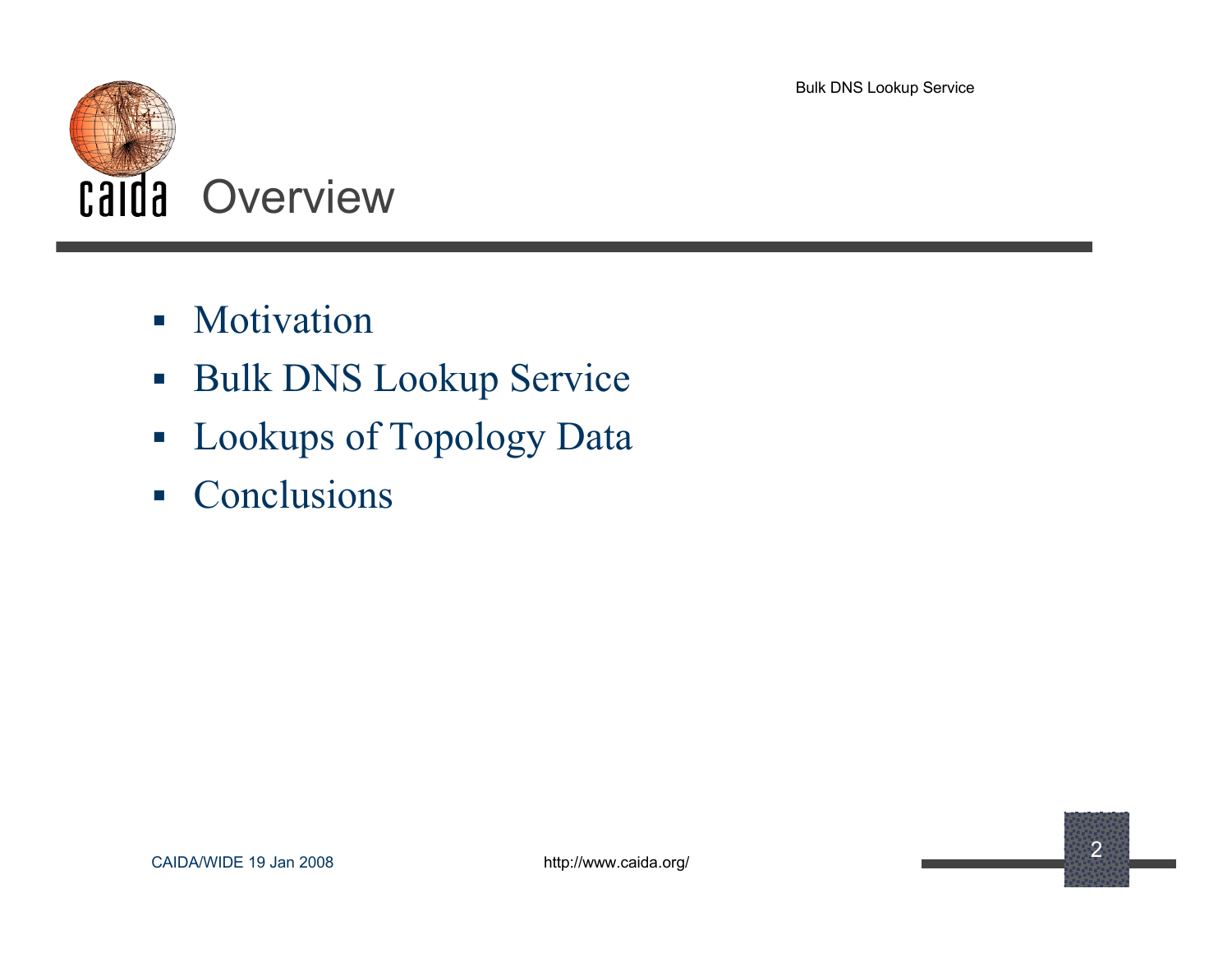

- DNS information is valuable for many passive and active data analyses
- DNS information helps answer questions:
	- Is an IP address a router, home box, or web server?
	- Where is this host geographically?
	- Is the host at a corporate or an academic site?
	- What is the likely link speed (e.g., home broadband)?

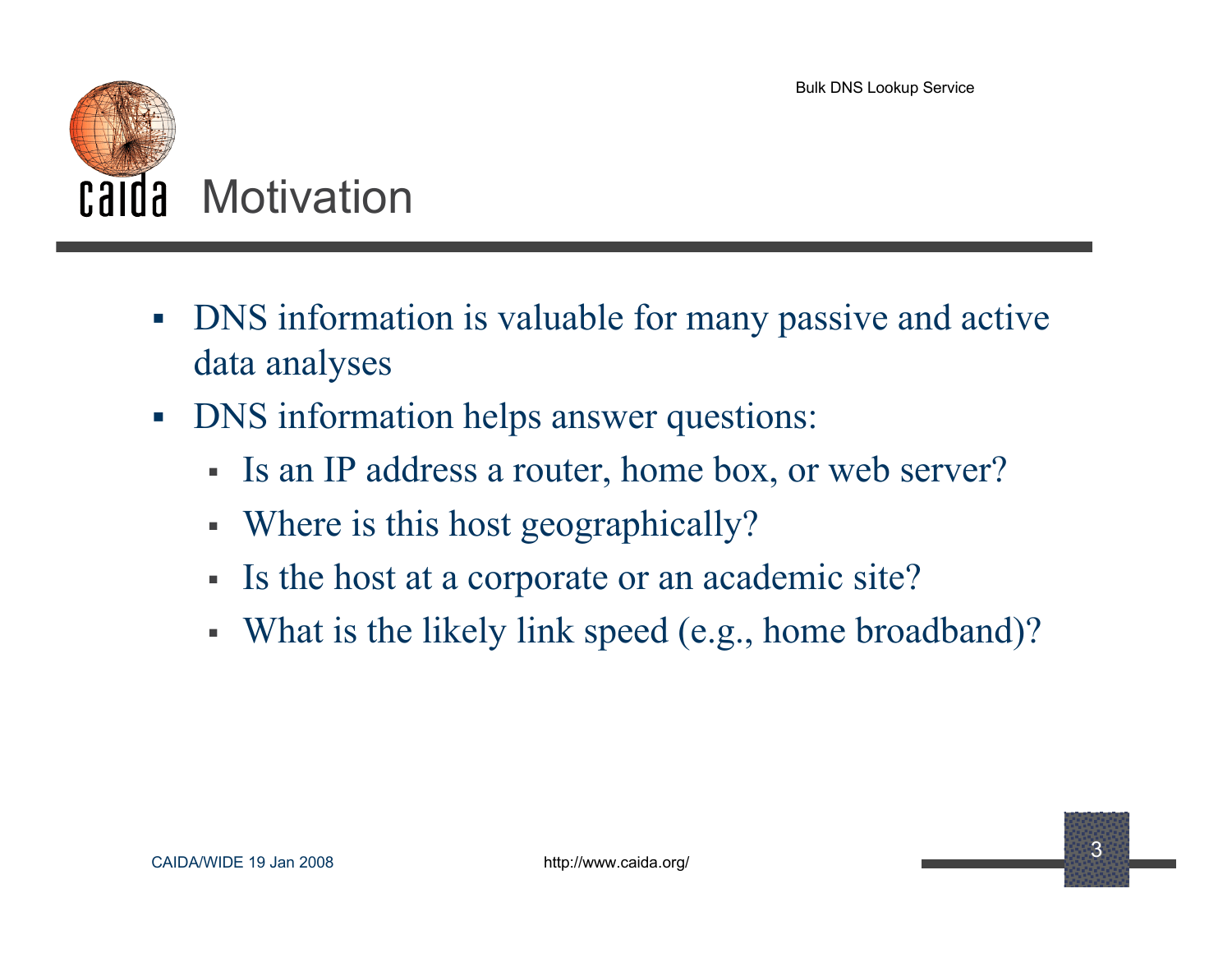

- CAIDA has an internal bulk DNS lookup service
	- Currently only PTR queries



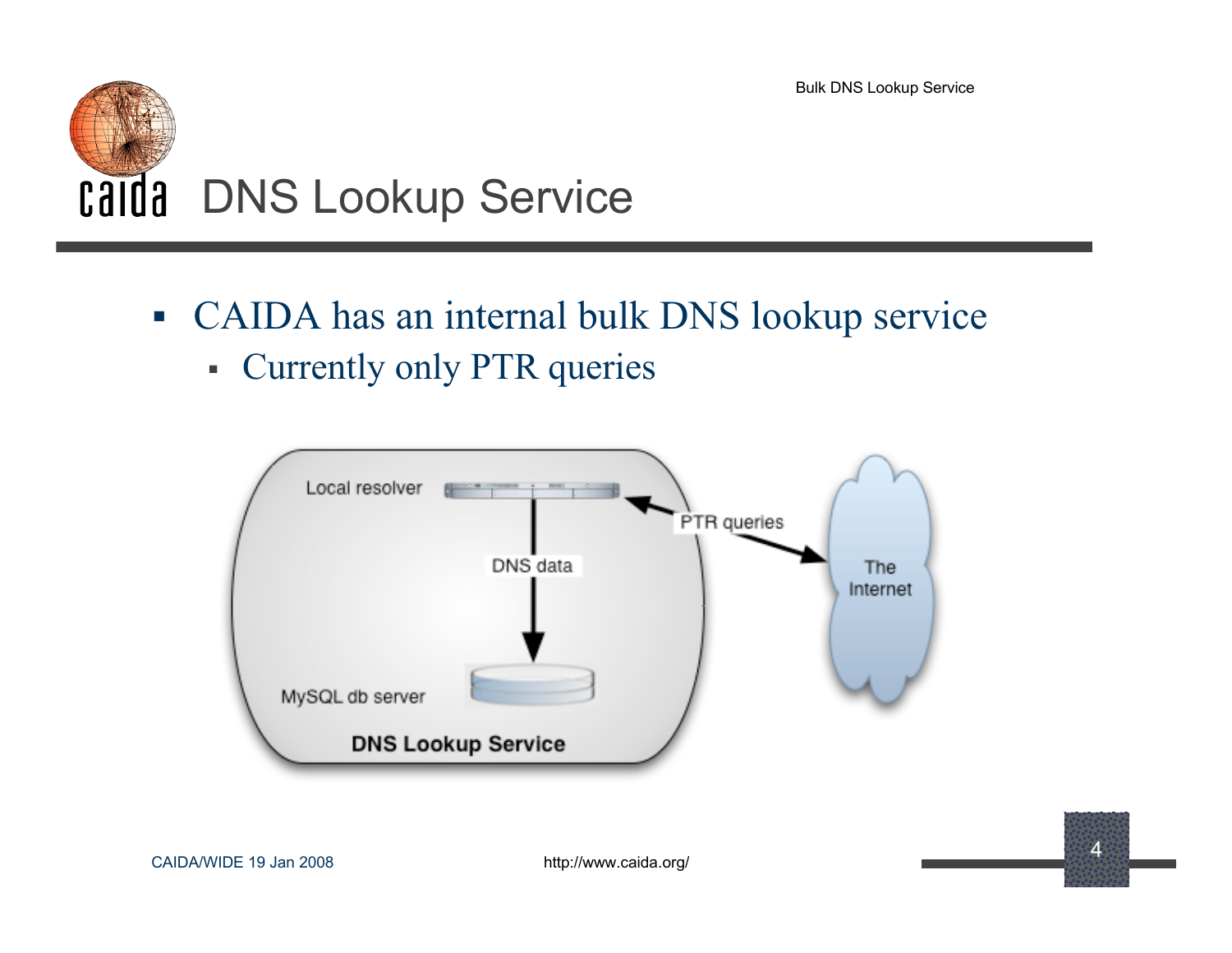

- Obtain DNS information in a timely manner
- **Archive DNS lookup results**
- Support querying of archived results
- Be scalable to large numbers of lookups
- Be considerate of remote nameservers

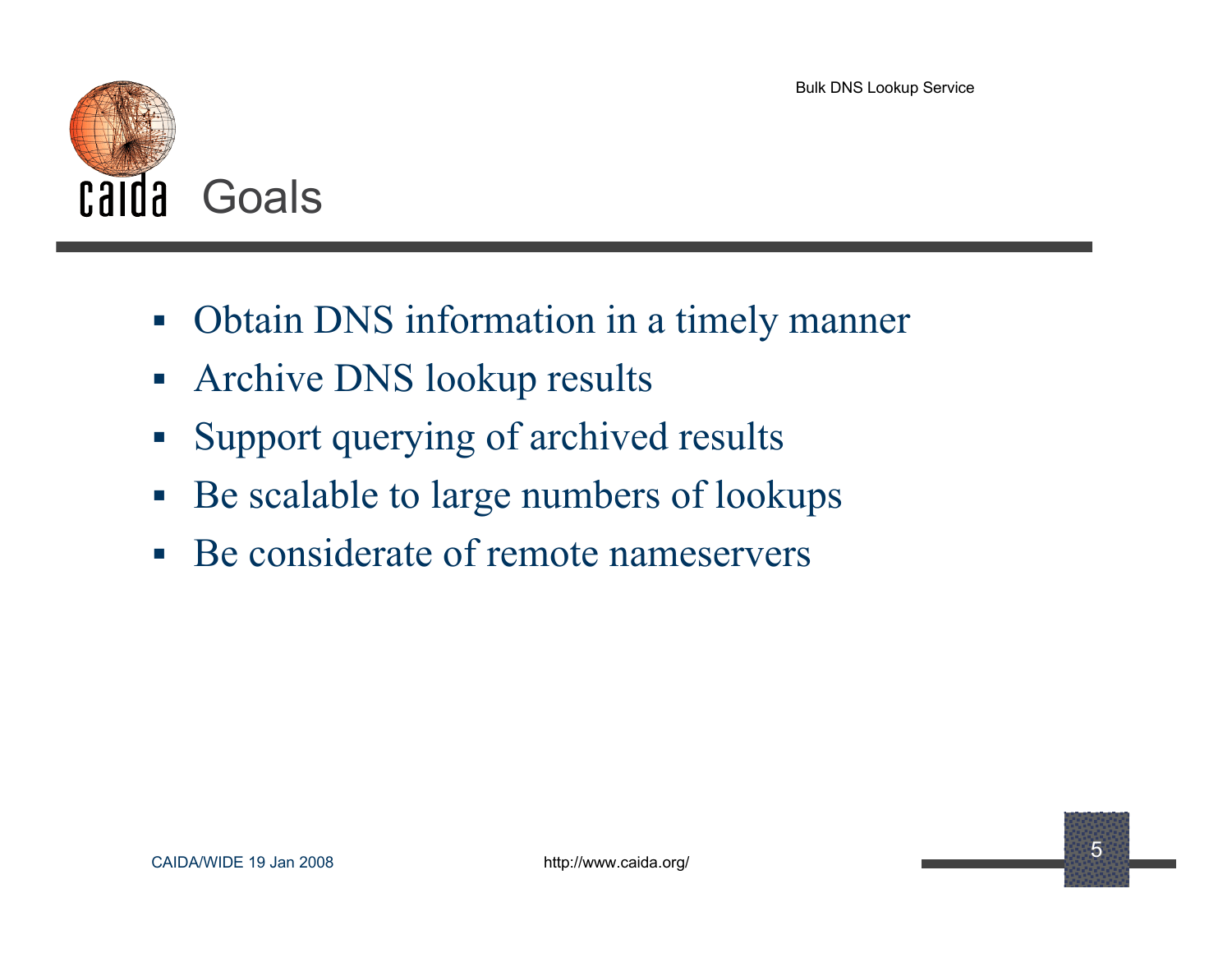

- Enables timely data collection through scalability
	- quickly performs a large number of lookups while the data is still fresh
- Achieves scalability with multiple hosts
	- run dedicated local resolver (BIND), one per host
	- distribute lookups to hosts in a pool (up to 5 hosts)
- Sustained an average of 2 million lookups/day over a month
- In the past three months, we looked up 31 million addresses

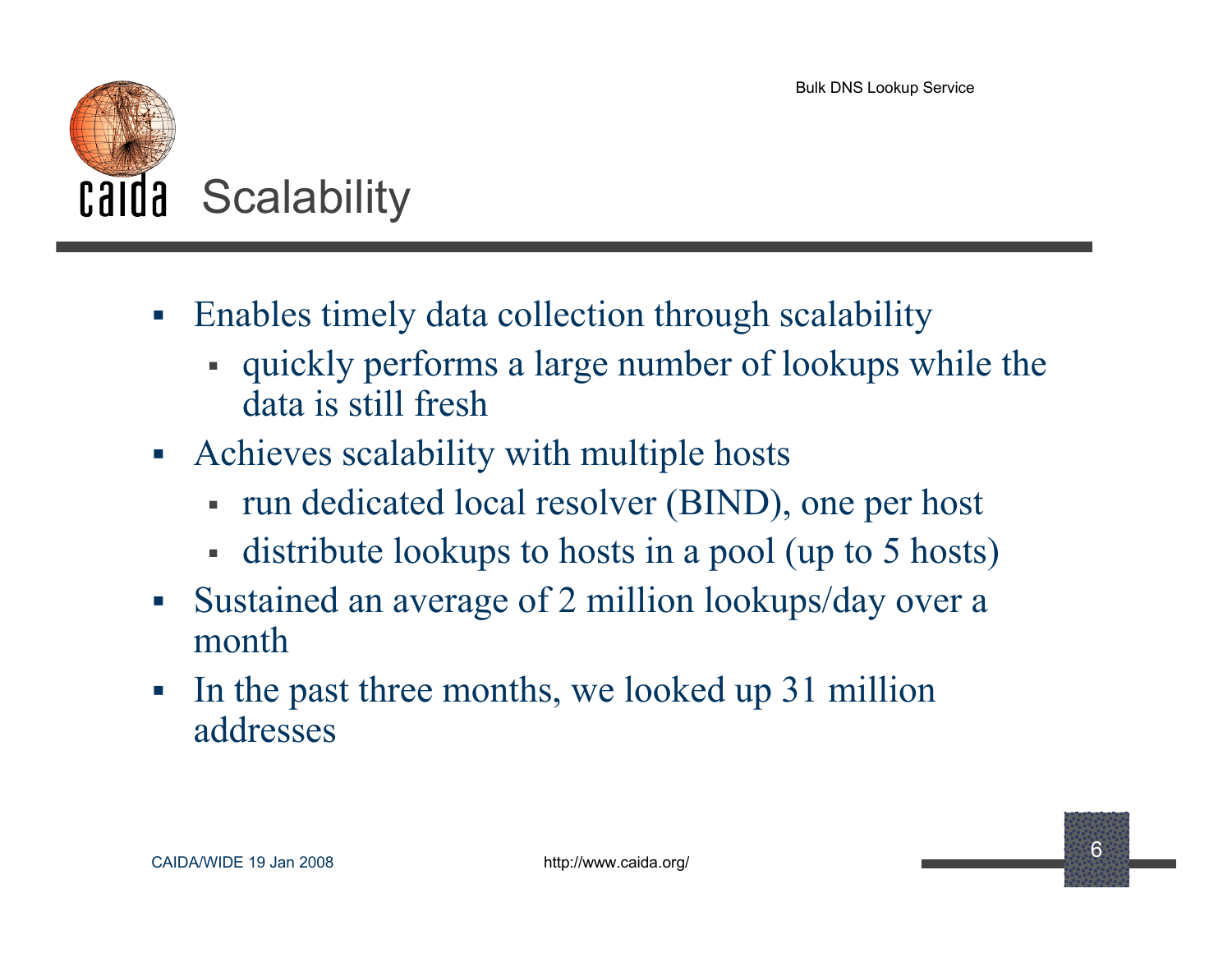

- Lookup results are archived in a database
	- columns: timestamp, address, hostname, result code
	- timestamp column allows the same address to be looked up multiple times over time
- Query by (timestamp, address) and get lookup performed nearest to the requested timestamp
- In the past six months, we stored over 42 million lookup entries

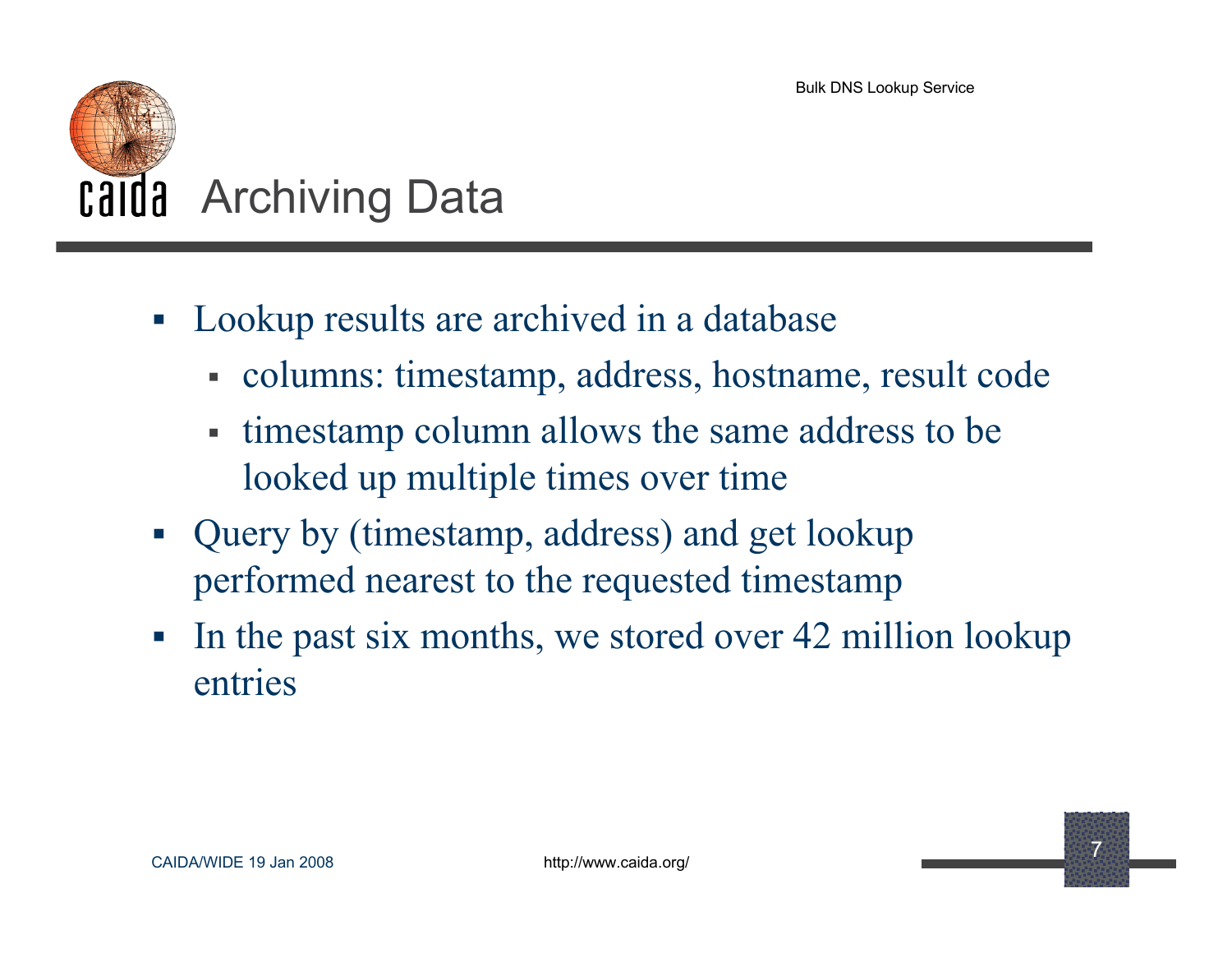# Calda Scheduling Lookups

- To avoid high load on remote nameservers, the service skips requests for addresses already queried in the past 7 days
	- a trade-off between reducing load and obtaining timely information
	- however, can force immediate lookups of addresses
		- useful for security events
- Supports prioritization of lookups on per address basis
	- user can reduce priority of frequently looked up addresses

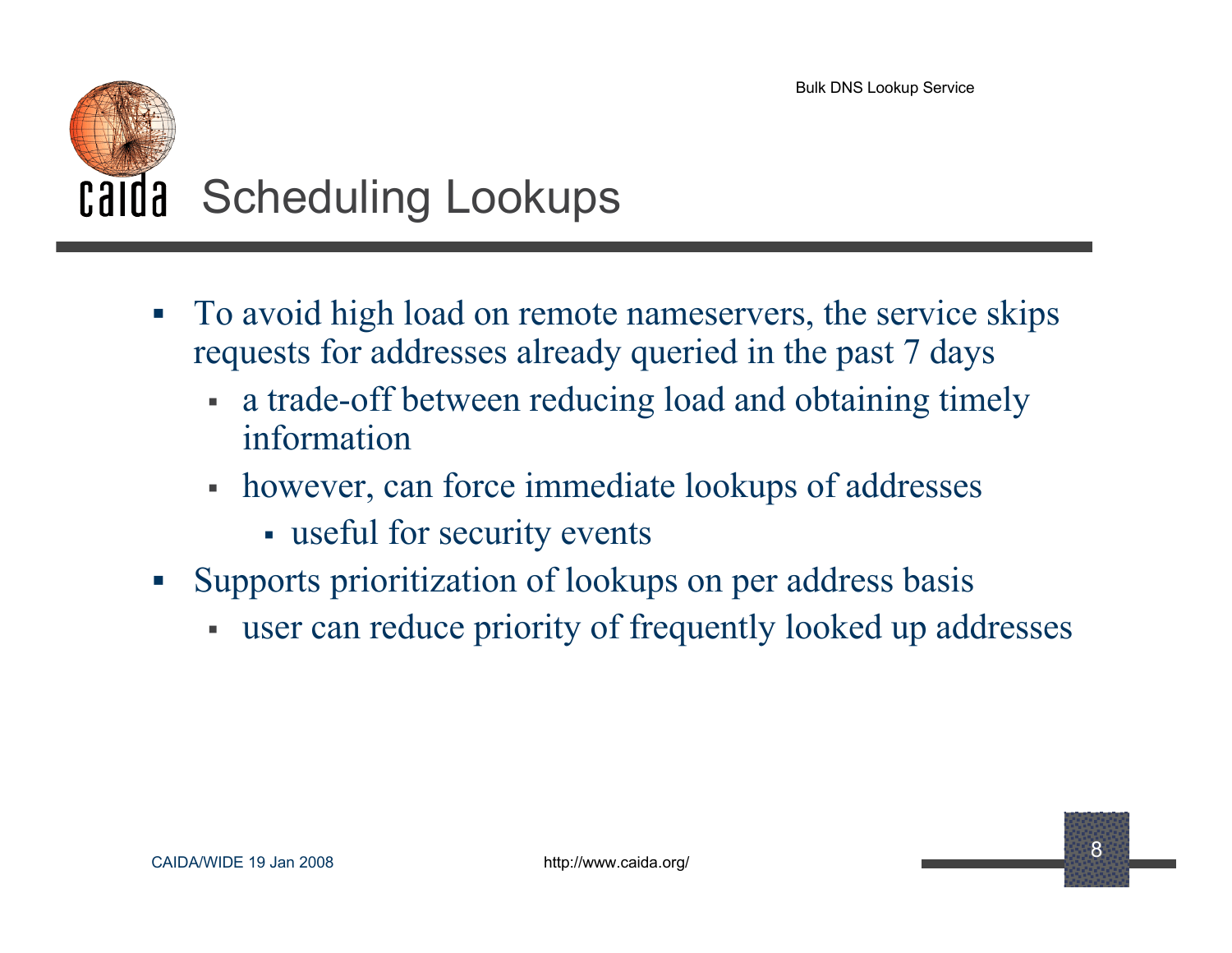



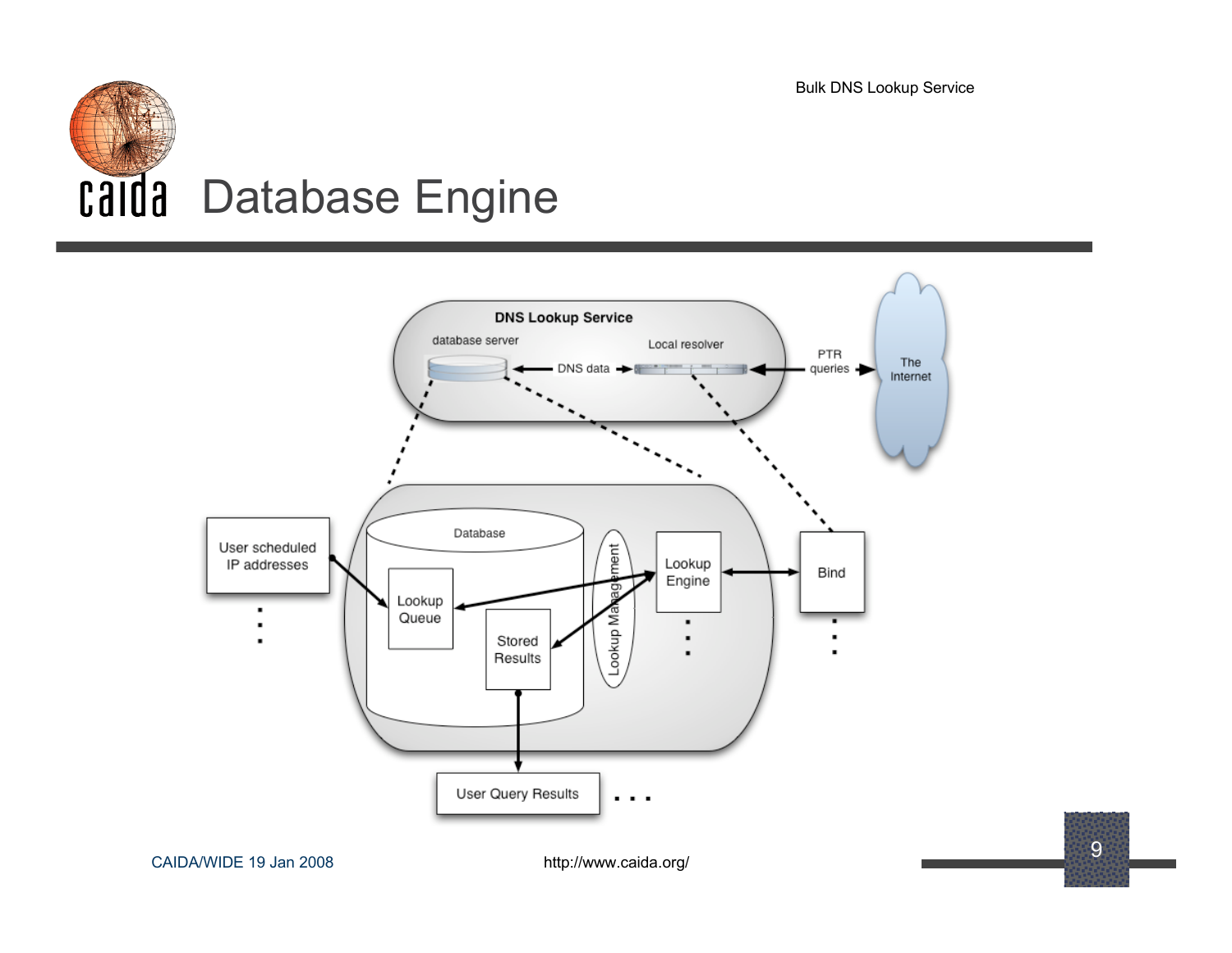# Calda Our uses of DNS Lookup Service

- **Security data** 
	- **Backscatter**
	- UCSD Network Telescope
	- Worm data
- Network traffic traces
- **Topology data**

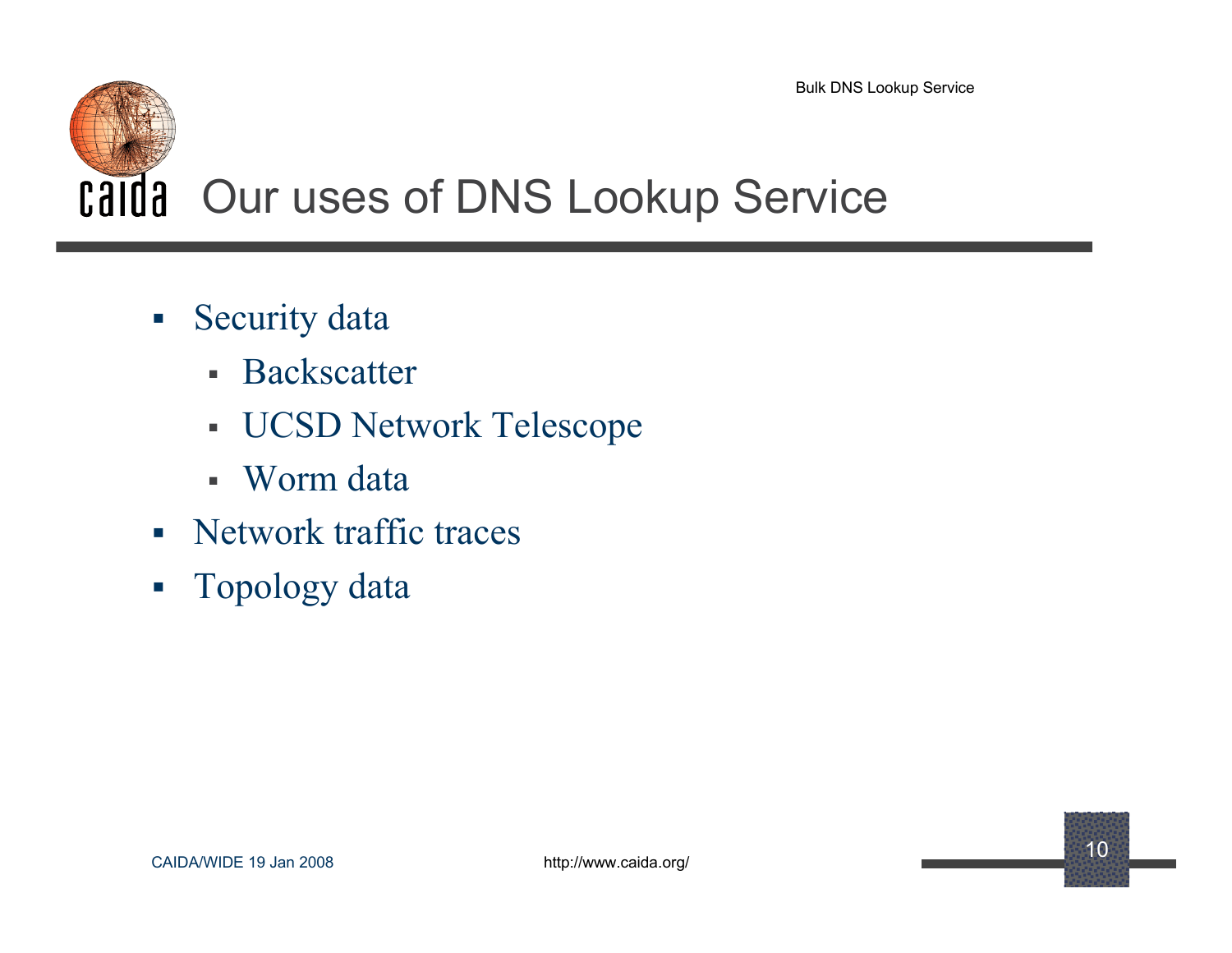

### Calda Archipelago (Ark) Data Collection

- Ark is our next generation infrastructure supporting:
	- long-running, large scale experiments,
	- coordination via local and global tuple spaces.
- We probe a random destination in every routed /24 (IPv4) each cycle
	- about 7M /24s in RouteViews BGP table
- 13 monitors
- 2-3 days/cycle
	- Collected 41 cycles since 12 Sept 2007

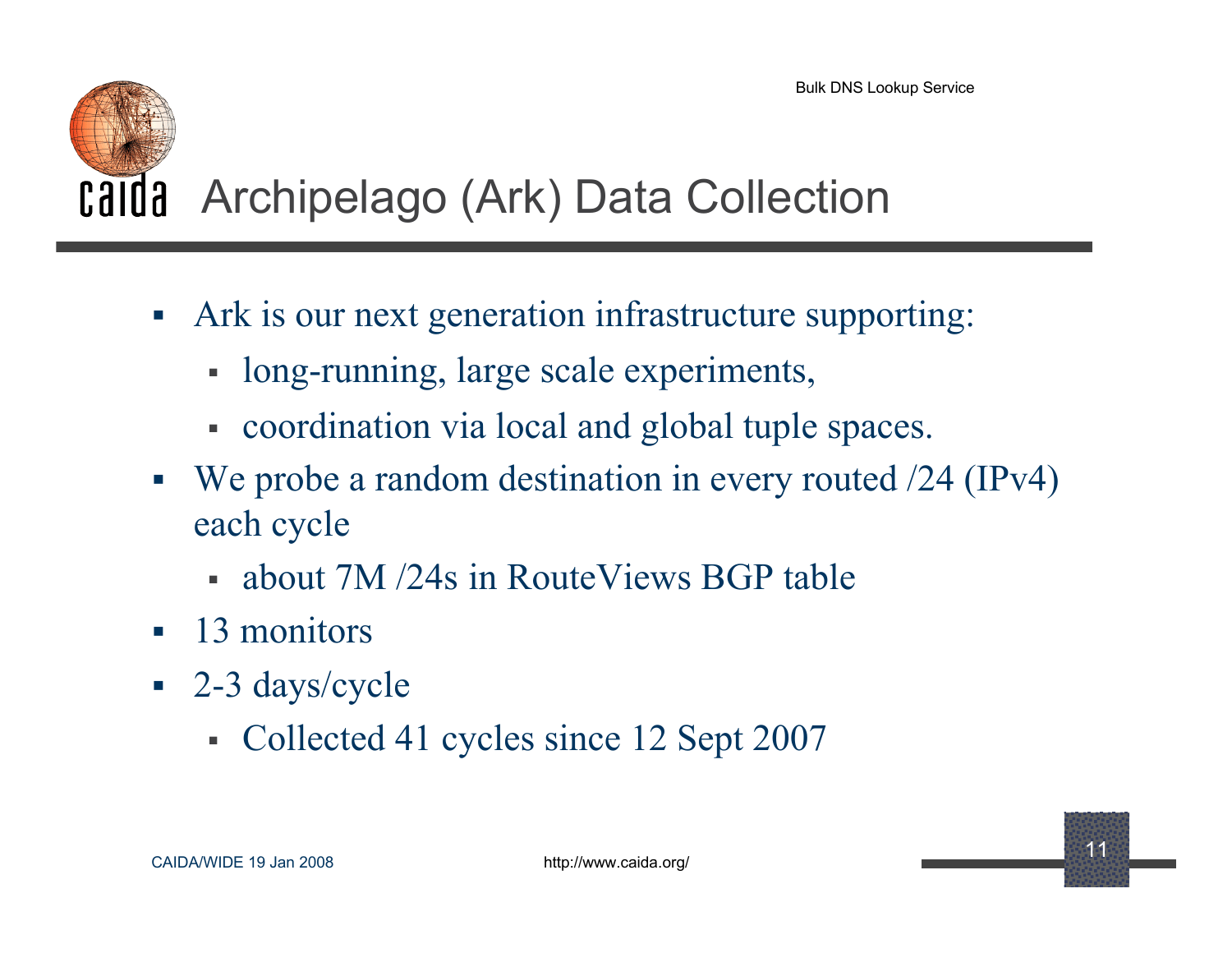



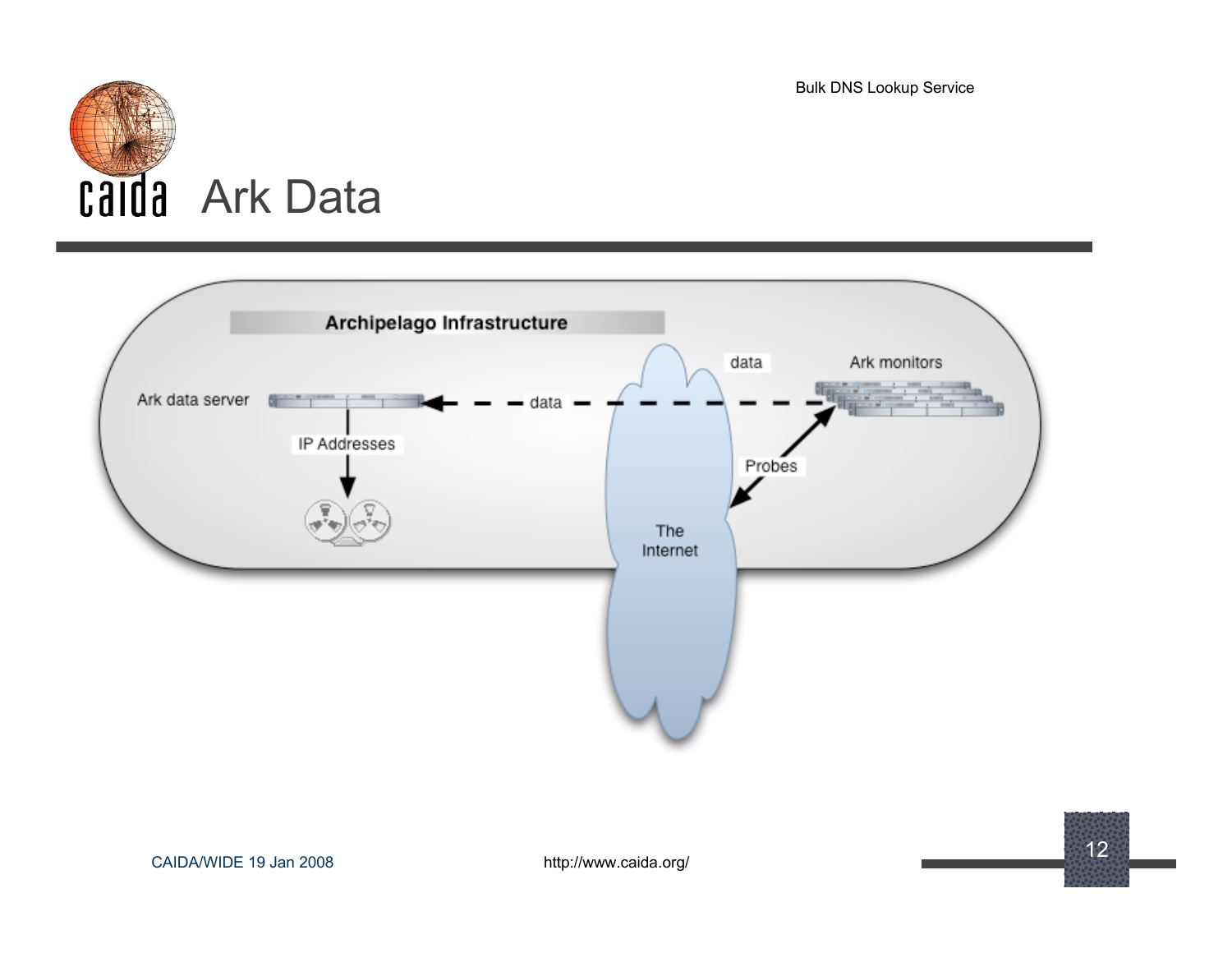### Calda Lookups of Topology Data Diagram

#### We lookup IP addresses found in Ark traces routers and responding destinations



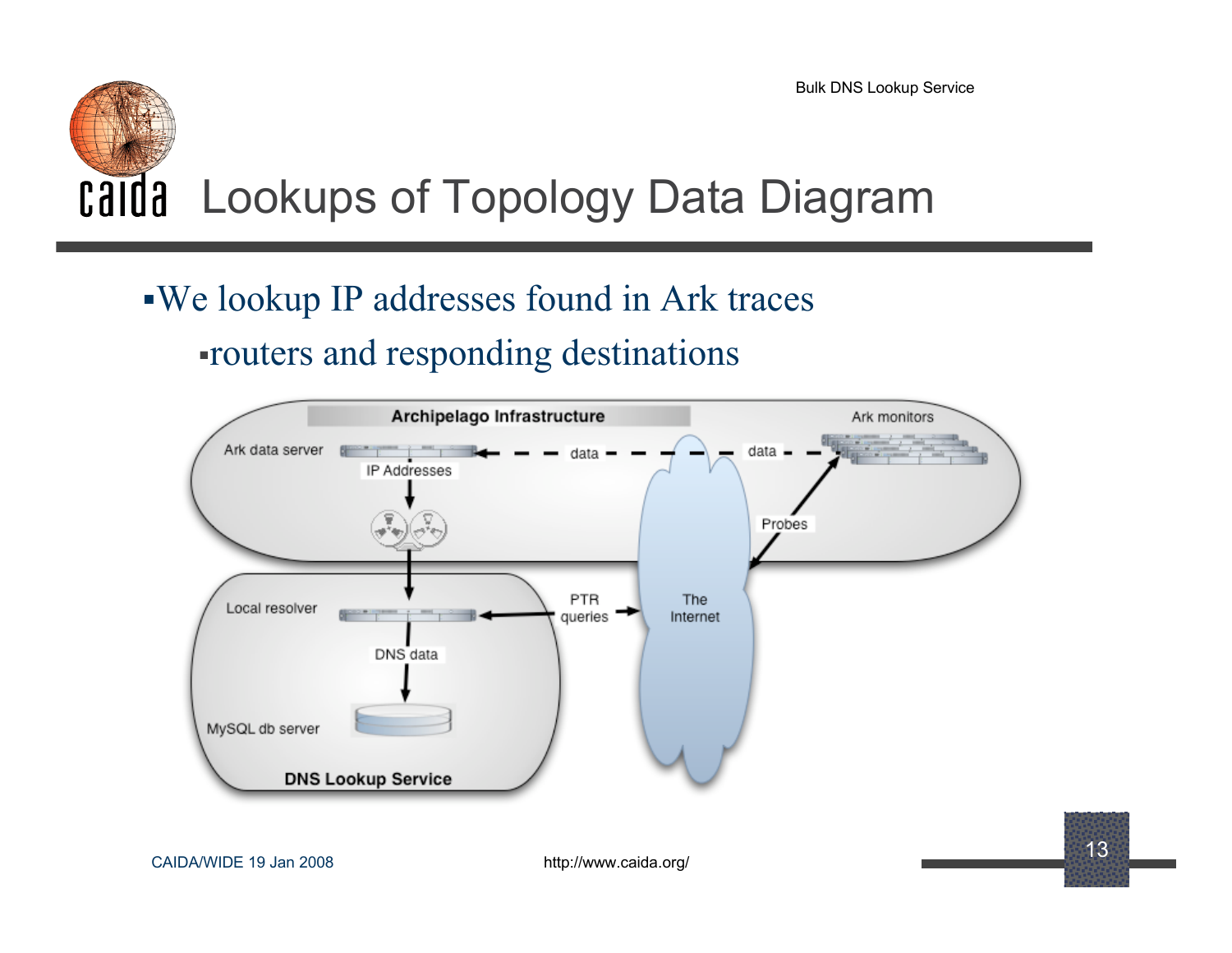## Calda Topology Lookup Results

- We have automated daily lookups of over 600K addresses/day.
- Analysis: TLD breakdown for six cycles (one month) of addresses.

|  |  | Top 10 TLDs: |
|--|--|--------------|
|--|--|--------------|

| 1.  | net | 793,407 | (42.5) |
|-----|-----|---------|--------|
| 2.  | com | 270,259 | (14.5) |
| 3.  | jр  | 114,167 | (6.18) |
| 4.  | de  | 79,533  | (4.38) |
| 5.  | br  | 53,017  | (2.8)  |
| 6.  | mx  | 45,134  | (2.4%) |
| 7.  | it  | 43,781  | (2.3)  |
| 8.  | cn  | 36,258  | (1.9)  |
| 9.  | edu | 31,581  | (1.7)  |
| 10. | p1  | 25,894  | (1.4%) |

**Total Addresses: 3,176,655 success: 1,865,978 (58.7%) failure: 1,310,677 (41.3%)**

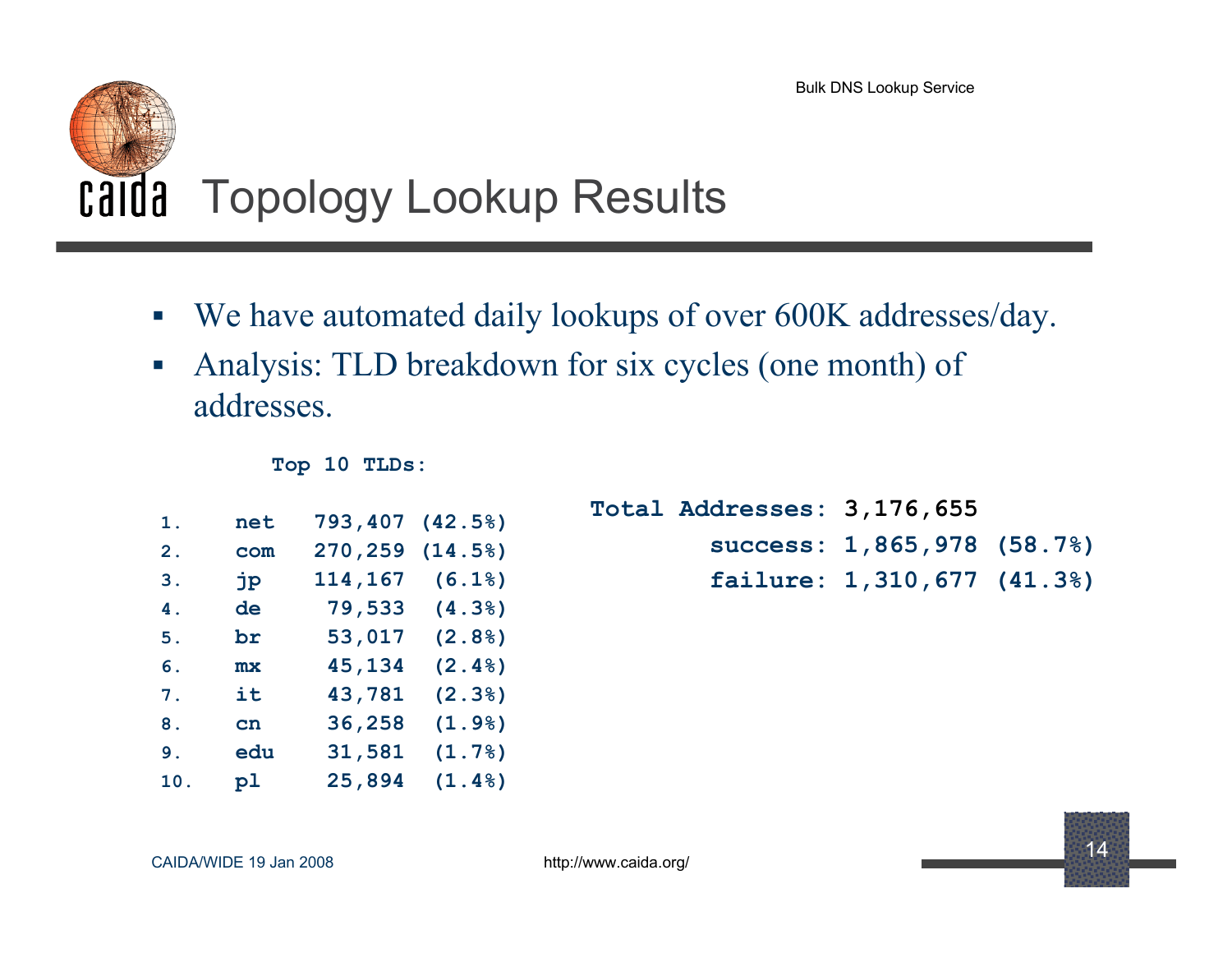#### calda Examination of Raw DNS Queries and Responses

 Experiment examined the raw DNS query and response traffic between the local recursive resolver and remote nameservers.

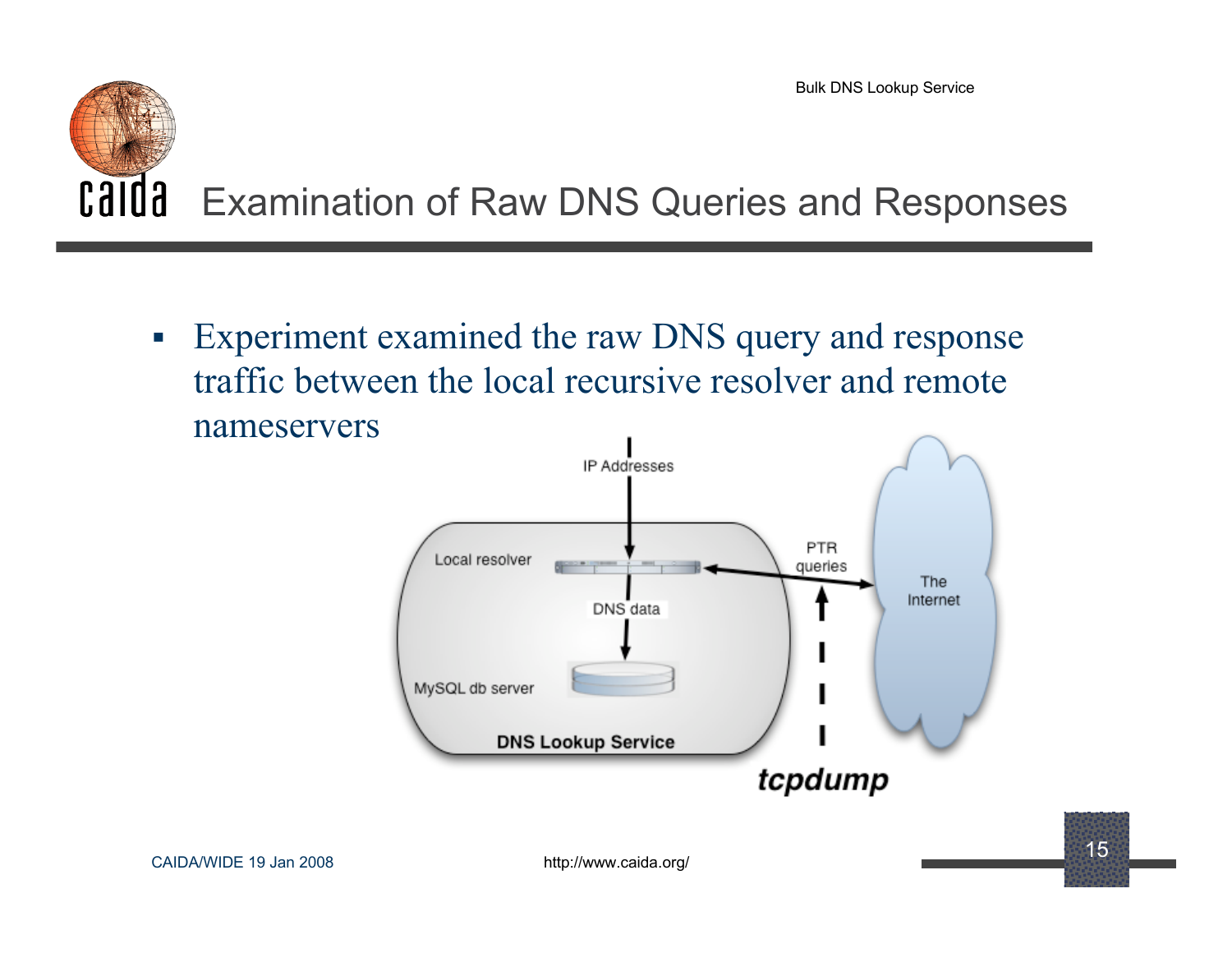

- We collected 807MB of compressed pcap traces covering about 8 full days (Dec 12-20th); UDP only.
- 17M DNS packets were successfully captured.
	- 8.9M query packets
		- 1.0M A (of nameservers)
		- $-1.3M$  AAAA (of nameservers); got 12.6k (1%) answers with IPv6 addresses
		- $-6.5M$  PTR
	- 8.2M response packets
		- $-63\%$  had AA bit set
		- 2.8% (233k) had AAAA glue record(s) in additional section

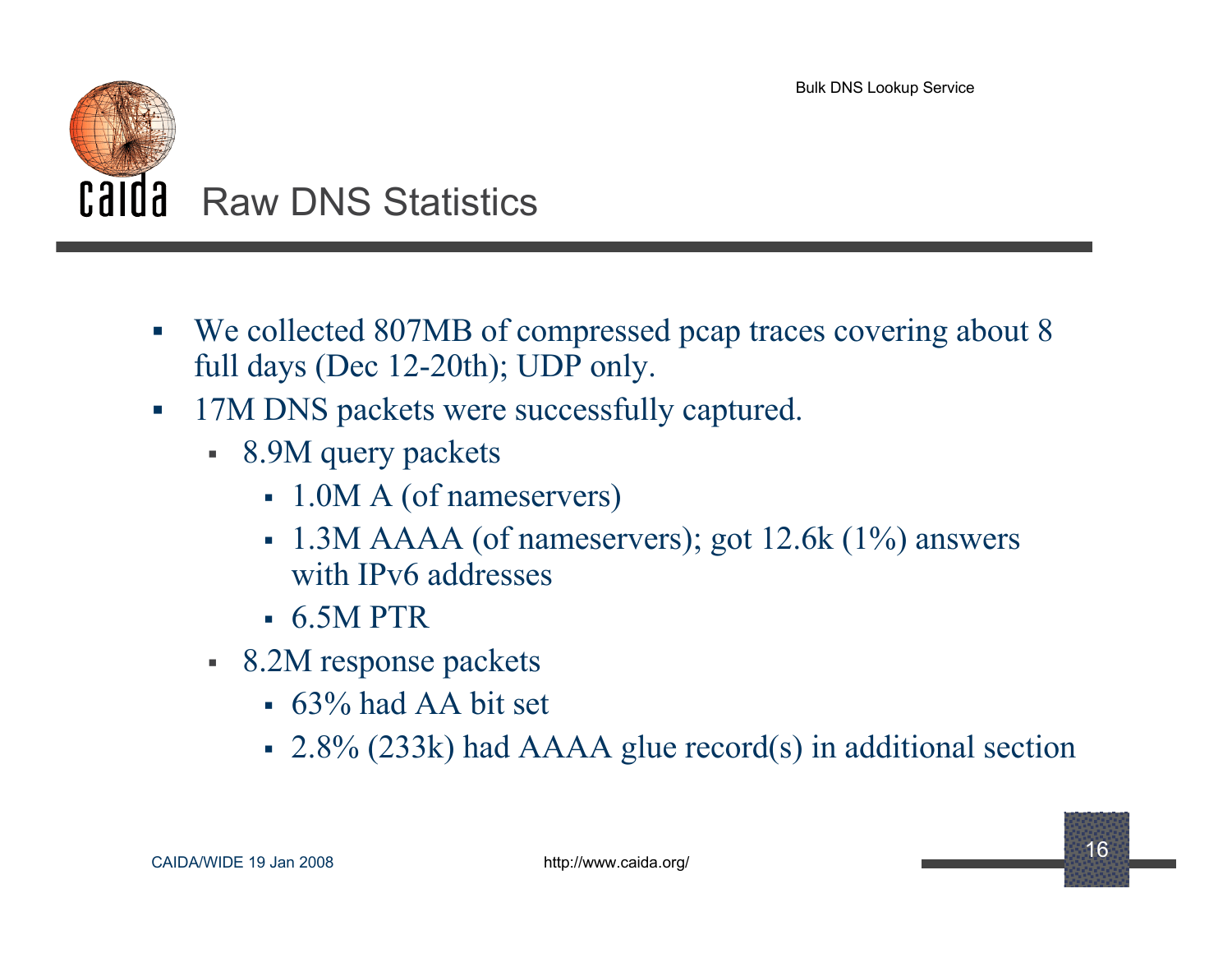

- Internally, we have implemented and deployed a scalable DNS lookup service
- The service enhances our security and topology data analyses
- Low effort required to always do DNS lookups as integral part of data collection process
- Quickly scale for large time-critical security events

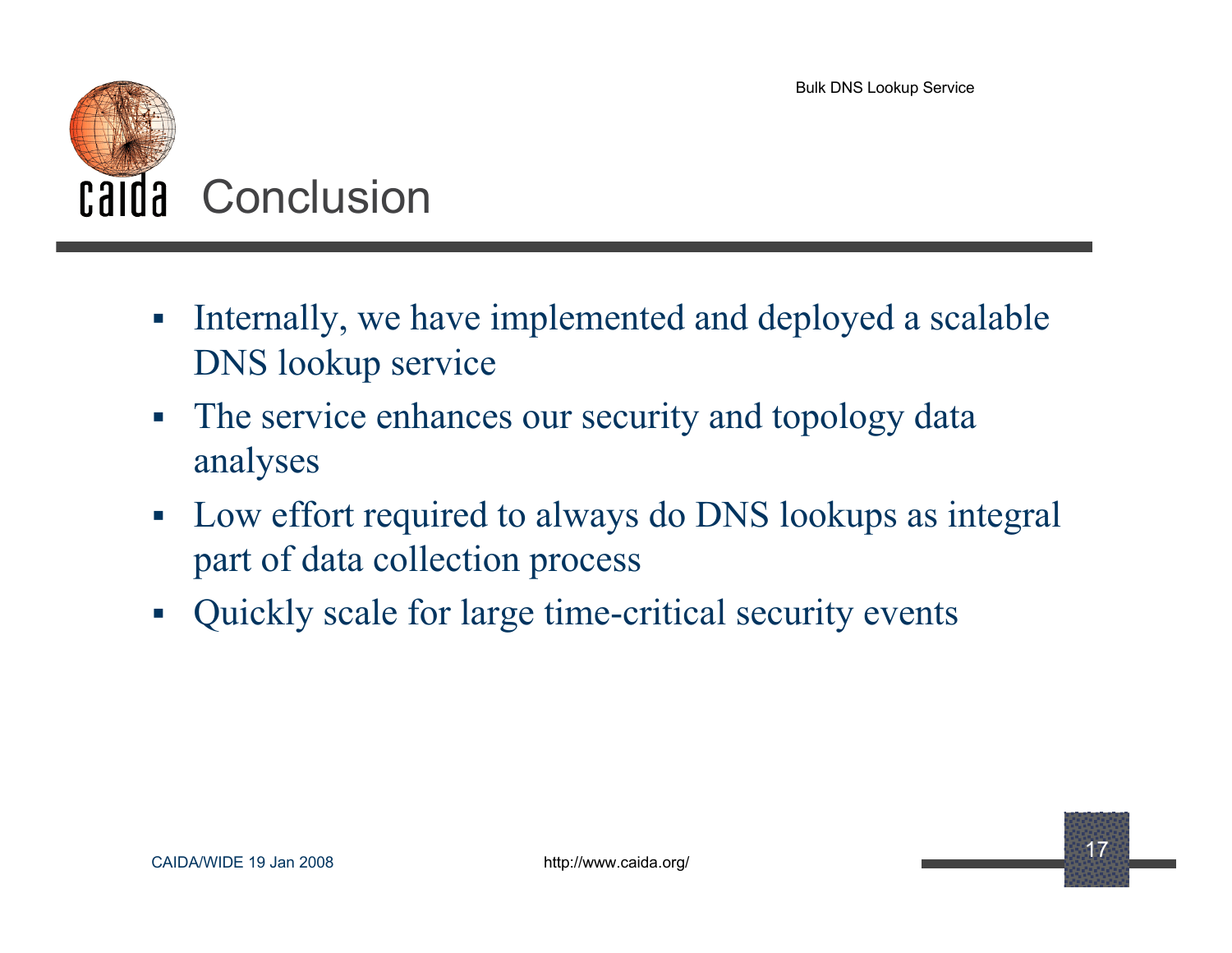

- Make lookup results available
- **Make lookup service software available**